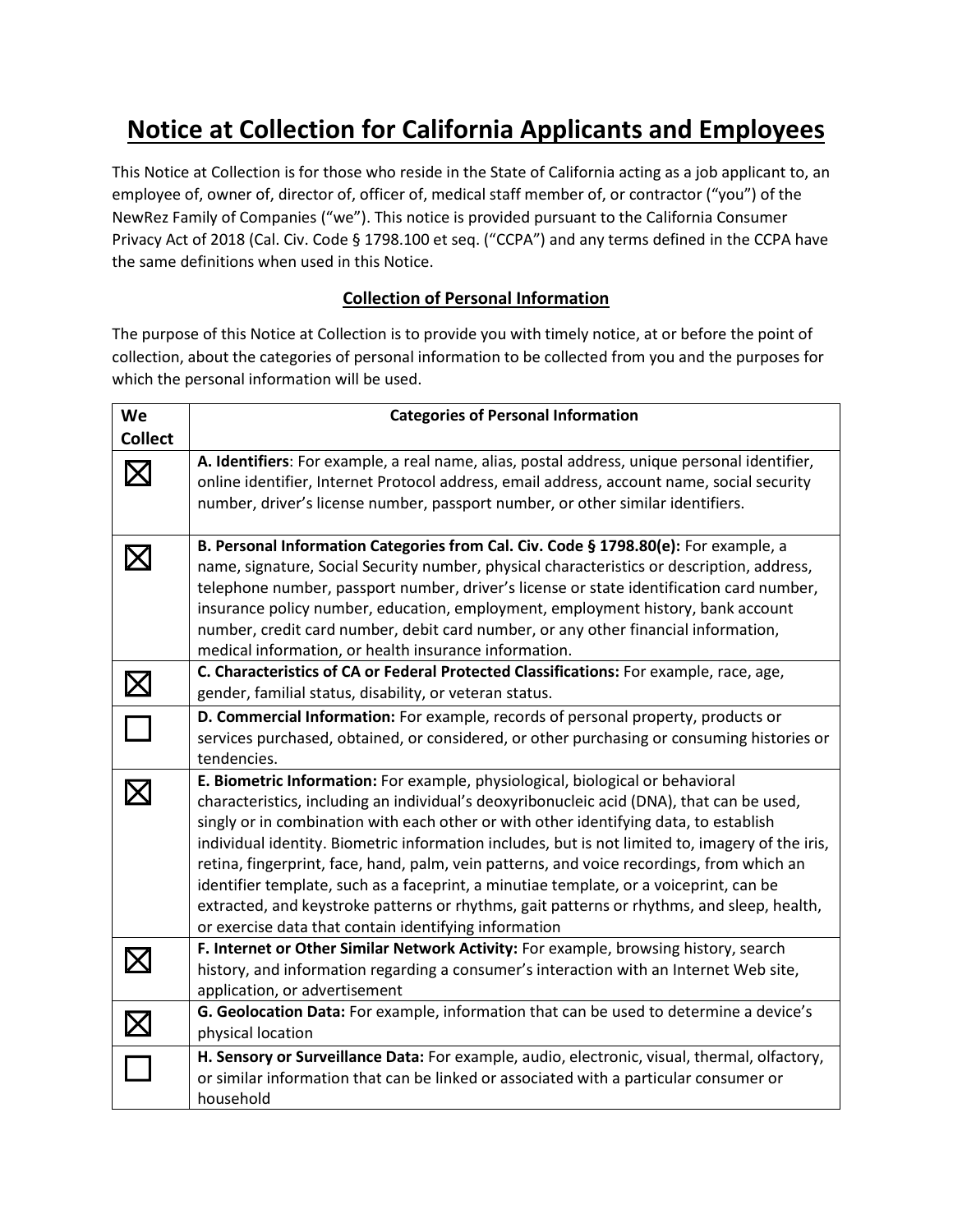| I. Professional or Employment-Related Information: For example, compensation,<br>evaluations, performance reviews, personnel files and current and past job history.                                                                                                                                                                                                                                                                                                                                                                                                                           |
|------------------------------------------------------------------------------------------------------------------------------------------------------------------------------------------------------------------------------------------------------------------------------------------------------------------------------------------------------------------------------------------------------------------------------------------------------------------------------------------------------------------------------------------------------------------------------------------------|
| J. Education Information (defined as information that is not publicly available personally<br>identifiable information as defined in the Family Educational Rights and Privacy Act (20<br>U.S.C. section 1232g, 34 C.F.R. Part 99)): Education records directly related to a student<br>maintained by an education institution or party acting on its behalf, for example, non-<br>public information that can be used to distinguish or trace an individual's identity in<br>relation to an educational institution either directly or indirectly through linkages with<br>other information. |
| K. Profile Data: For example, inferences drawn from personal information to create a<br>profile about a consumer reflecting the consumer's preferences, characteristics,<br>psychological trends, predispositions, behavior, attitudes, intelligence, abilities, and<br>aptitudes.                                                                                                                                                                                                                                                                                                             |

#### **Please note that Personal Information does not include:**

- Publicly available information from government records.
- Deidentified or aggregated consumer information.
- Information excluded from the CCPA's scope, like:
	- $\circ$  health or medical information covered by the Health Insurance Portability and Accountability Act of 1996 (HIPAA) and the California Confidentiality of Medical Information Act (CMIA) or clinical trial data;
	- $\circ$  personal information covered by certain sector-specific privacy laws, including the Fair Credit Reporting Act (FCRA), the Gramm-Leach-Bliley Act (GLBA) or California Financial Information Privacy Act (CalFIPA), and the Driver's Privacy Protection Act of 1994.

### **Use of Personal Information for Business Purposes**

We may use the personal information we collect for one or more of the following business purposes:

- To fulfill or meet the reason for which the information is provided
- To assess you as an applicant
- To evaluate you as an employee
- For our internal operation purposes
- To enroll in health insurance or during a leave of absence period
- Fraud and security detection
- Debugging to identify and repair errors
- Servicing transactions and accounts (*e.g.*, maintaining and servicing accounts, payment processing) and providing services on behalf of business or service provider (*e.g.*, financing, analytics)
- To evaluate or conduct a merger, divestiture, restructuring, reorganization, dissolution, or other sale or transfer of some or all of our assets, whether as a going concern or as part of a bankruptcy, liquidation, or similar proceeding, in which personal information held by us is among the assets transferred
- Undertaking internal research for technological development and demonstration